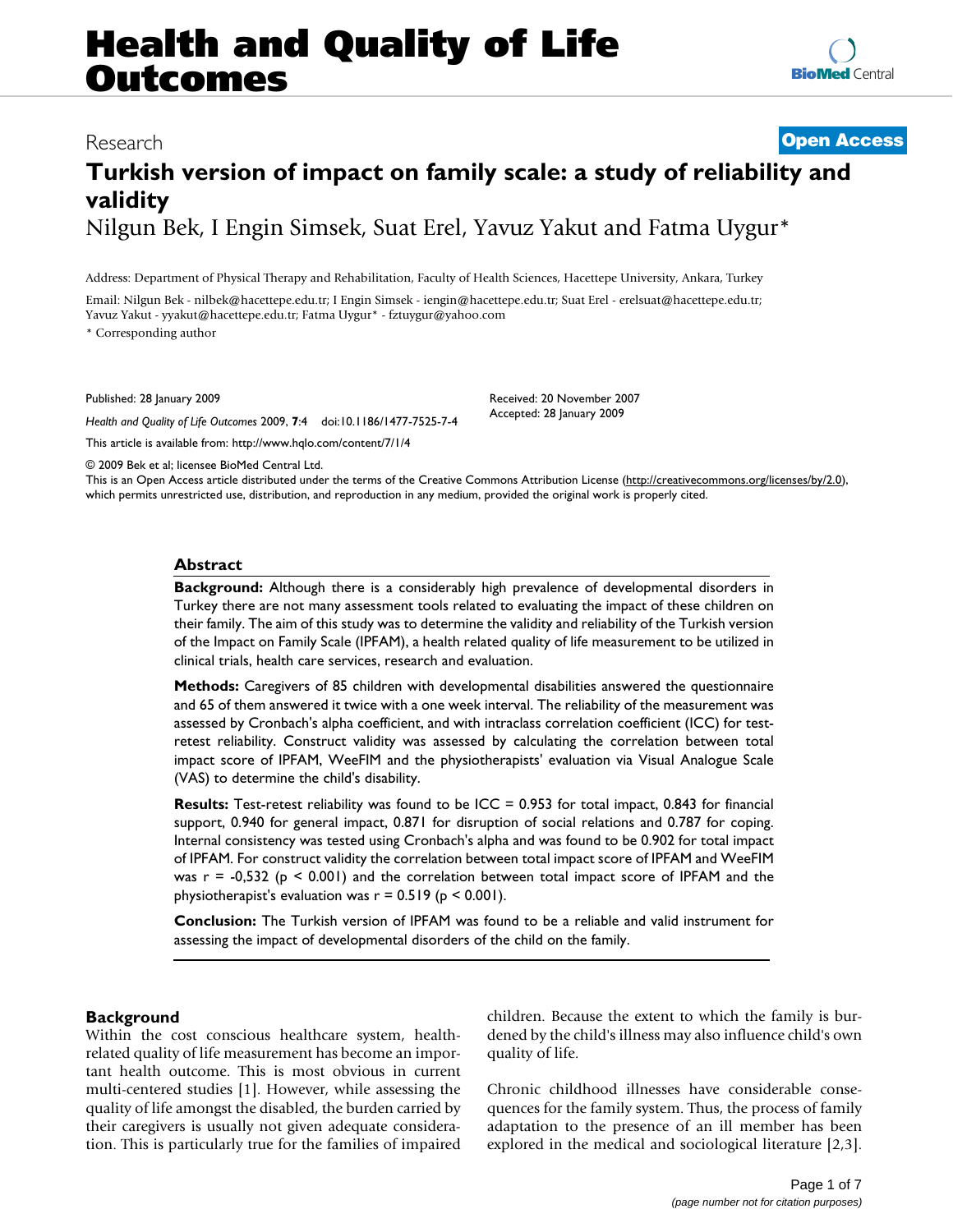<span id="page-1-0"></span>**Table 1: Demographic data's of participants.**

|                                           | $X \pm SD$      |
|-------------------------------------------|-----------------|
| Age (children) (years)                    | $6.52 \pm 3.33$ |
| <b>Education level of parents (years)</b> |                 |
| Mother                                    | $7.95 \pm 3.77$ |
| Father                                    | $9.33 + 3.74$   |
|                                           | n (%)           |
| Health insurance                          |                 |
| With                                      | 79 (93)         |
| Without                                   | 6(7)            |
| <b>Marital status</b>                     |                 |
| Married                                   | 82 (96)         |
| Divorced                                  | 3(4)            |
| <b>Residence</b>                          |                 |
| Living with parent                        | 85 (100)        |

Various studies have been carried out examining family burden associated with psychiatrically disturbed youth [[4](#page-6-0)- [6\]](#page-6-1). Researchers have stated that understanding the experience of family burden in this population is crucial since the emotional, social and financial cost of living with a disturbed youngster may affect the mental health of family members, while playing a role in decisions to seek out and use children's mental health services [\[4\]](#page-6-0). Moreover, Riley et al. states that this line of research enables decision makers to compare different treatments not only in terms of costs but also valued outcomes [[7](#page-6-2)].

These statements also hold true for children with developmental disorders such as cerebral palsy, meningomyolecel etc.; because whether the problem is a chronic illness, a psychiatric disorder or a developmental disorder, there will be an impact on the families' daily routines.

Stein and Riessman have developed the Impact on Family Scale which was designed to measure the impact of pediatric chronic health conditions on parents and family. They published their preliminary findings in 1980 [\[3\]](#page-5-2). In their study, impact was defined as the effects of a child's illness on the family system. The implicit assumption was that changes occur in the family because of illness, forcing adaptations in the family environment [\[3](#page-5-2)]. The Impact on Family Scale is a 27-item inventory that takes approximately 10 minutes to complete and can be used either as a questionnaire, when reading levels are adequate, or an interviewer-administered form [\[8](#page-6-3)]. Five dimensions are assessed: 1) economic burden or the extent to which the illness changes the economic status of the family, 2) social impact, or the quality and quantity of interaction with others outside the immediate family, 3) familial impact, the quality of interaction within the family unit, 4) personal strain, subjective burden experienced by the primary caregiver, and 5) Coping, strategies employed by the family to master the stress of an illness or disability of the child. All items have a standard four point scale ranging from strongly agree to strongly disagree.

As in the whole world, there is an increasing interest to assess health related quality of life in Turkey. Although there is considerably high chronic childhood disease prevalence, especially muscle diseases due to marriage among first degree relatives such as cousins, there are not many assessment tools related to children in Turkish. So far, the Turkish versions of the Childhood Health Assessment Questionnaire (CHAQ), the Child Health Questionnaire (CHQ) and Functional Independence Measure of Children (WeeFIM) have been studied for reliability and validity [[1](#page-5-0),[9](#page-6-4)[-11\]](#page-6-5).

Direct translation of questionnaires into other languages does not guarantee maintenance of validity. It is well recognized that if measures are to be used across cultures, the items must not only be well translated linguistically, but also adapted culturally in order to maintain the content validity of the instrument across different cultures [\[12](#page-6-6)].

The purpose of this study was to develop the Turkish version of the Family Impact Scale and to examine whether it is a valid and reliable tool for assessing the impact of having a child with chronic disability on family life.

# **Methods**

# *Procedure*

This study is divided into two phases: Phase I, the crosscultural adaptation, which involves the translation procedures and preliminary probe in the target population; and phase II, which involves the reliability and validation

<span id="page-1-1"></span>**Table 2: Data related to the IPFAM dimensions, WeeFIM and physiotherapist's assessment.**

|                                              | Test<br>$X \pm SD$ | Retest<br>$X \pm SD$     |
|----------------------------------------------|--------------------|--------------------------|
| <b>Total Impact</b>                          | $52.02 \pm 12.09$  | $51.74 \pm 11.62$        |
| <b>Financial Support</b>                     | $8.69 \pm 2.41$    | $8.68 \pm 2.33$          |
| <b>General Impact</b>                        | $26.95 \pm 6.29$   | $26.70 \pm 6.07$         |
| <b>Disruption of Social Relation</b>         | $22.15 \pm 6.05$   | $22.04 \pm 5.74$         |
| Coping                                       | $6.47 \pm 2$       | $6.74 \pm 2.05$          |
| <b>Physiotherapist's Assessment (VAS mm)</b> | $44.27 \pm 28.82$  |                          |
| <b>WeeFIM</b>                                | $72.17 \pm 41.56$  | $\overline{\phantom{0}}$ |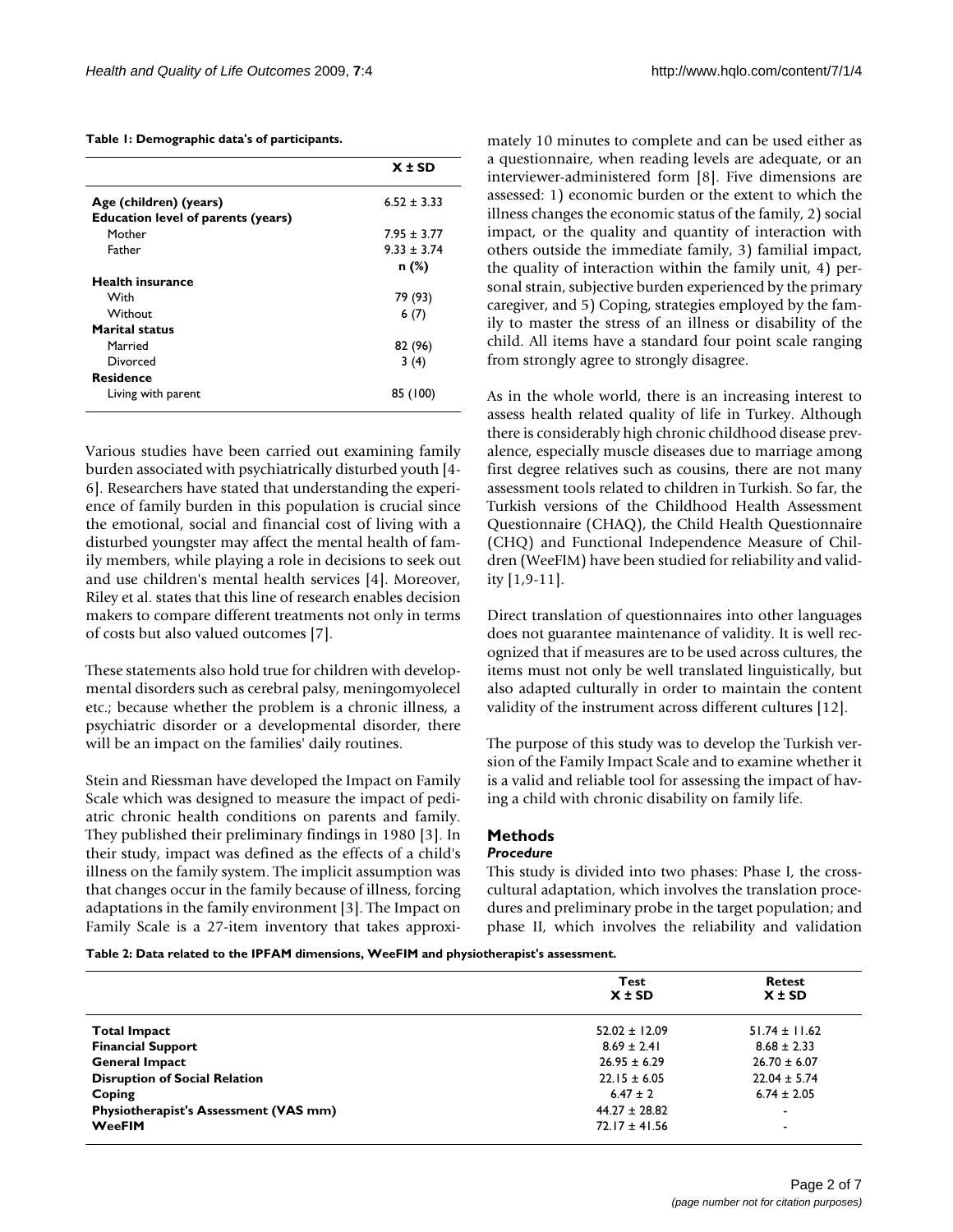|                                      | <b>Number of items</b> | <b>Test</b><br>$X \pm SD$ | Retest<br>$X \pm SD$ |
|--------------------------------------|------------------------|---------------------------|----------------------|
| <b>Total Impact</b>                  | 19                     | $2.74 \pm 0.64$           | $2.72 \pm 0.61$      |
| <b>Financial Support</b>             |                        | $2.90 \pm 0.80$           | $2.89 \pm 0.78$      |
| <b>General Impact</b>                | 10                     | $2.70 \pm 0.63$           | $2.67 \pm 0.61$      |
| <b>Disruption of Social Relation</b> | 9                      | $2.46 \pm 0.67$           | $2.45 \pm 0.64$      |
| Coping                               | 4                      | $1.62 \pm 0.50$           | $1.69 \pm 0.51$      |

<span id="page-2-0"></span>**Table 3: Data related to the IPFAM dimensions with standardized scores**

study. Phase I: Cross cultural adaptation process followed the guidelines provided by Guillemin et al, Beaton et al. and Ruperto et al. [[\[1,](#page-5-0)[13](#page-6-7)], and [[14\]](#page-6-8)]. Two forward translations were carried out by independent translators from English to their native language which is Turkish. A meeting was then convened among the two forward translators and four other physiotherapists not involved in the translation procedures but who were experienced in treating children with chronic disabilities. The goal of this meeting was to reach a consensus among the members of the group to obtain the first unified version of the two forward translations. This version was then back translated by two independent translators whose native language was English. They were fluent into the idioms and colloquial forms of the forward language. The two back translators had not seen the original English text of the Family Impact Scale and were unaware of the purpose of the project. The two backward translations were then reviewed by two of the authors of this paper. The aim of this phase was to ascertain that the translation was fully comprehensible and a concordance with the English version was attained. Following this phase a second meeting was held with participation of all the interested professionals. The purpose of this meeting was to reach a final consensus. To ensure that the adapted version still retains its equivalence in an applied situation, the last stage of the adaptation process was to test the pre-final version in a pilot study. A health professional experienced in treating chronic childhood diseases administered the questionnaire to the parents, asking them to consider each question in a critical manner and judged whether the questions were understood. The only problematic item in this stage was "sometimes I fell like we live on a roller coaster..." because roller coaster did not convey an appropriate meaning for the Turkish population. This word was replaced with another descriptor conveying the same meaning. This version was finalized with consensus of a bilingual team experienced in treating children with chronic disabilities as advocated by former researchers [[[1](#page-5-0),[13\]](#page-6-7), and [\[14\]](#page-6-8)].

The scoring of the IPFAM was done according to the scoring instructions given in the PACTS PAPERS/AECOM [[15](#page-6-9)]. The results obtained were computed under the headings Total Impact, Financial Support, General Impact, Disruption of Social Relations and Coping for statistical analysis. Although IPFAM originally had 27 items, due to precise scoring instructions, we used 24 items and the revised scoring based on PACTS data. We recoded the given items to the opposite; so that low impact had the lower score. However, total impact is not the mere sum of the 24 items. It does not include the items with a positive implication which did not require to be recoded to the opposite direction.

## *Participants*

Informed consent was obtained from all subjects and ethical approval was obtained from the University's Ethics Committee.

The caregiver parent of 85 children between the ages of one and nine years (mean  $\pm$  standard deviation = 6.52  $\pm$ 3.33 years) participated in the study. Eighty-five children of which 50 (59%) were with a diagnosis of cerebral palsy, 23 (27%) with muscular disease, 6 (7%) with mental motor retardation, 4 (5%) with spina bifida, 2 (2%) with meningitis, were recruited among the patients receiving physiotherapy in a University Hospital who volunteered

<span id="page-2-1"></span>**Table 4: Inter-subscale and subscale – total correlation matrix for test.**

|                                       | <b>Total Impact</b><br>r(p) | <b>Financial Support</b><br>r(p) | <b>General Impact</b><br>r (p) | <b>Disruption of Social Relations</b><br>r(p) | Coping<br>r(p) |
|---------------------------------------|-----------------------------|----------------------------------|--------------------------------|-----------------------------------------------|----------------|
| <b>Total Impact</b>                   | -                           |                                  |                                |                                               |                |
| <b>Financial Support</b>              | $0.742(0.000)*$             | $\overline{\phantom{a}}$         |                                |                                               |                |
| <b>General Impact</b>                 | $0.957(0.000)*$             | $0.670(0.000)*$                  | $\blacksquare$                 |                                               |                |
| <b>Disruption of Social Relations</b> | $0.925(0.000)*$             | $0.637(0.000)*$                  | $0.851(0.000)*$                |                                               |                |
| Coping                                | $-0.107(0.332)$             | $-0.086(0.435)$                  | $-0.036(0.742)$                | $-0.016(0.886)$                               |                |
|                                       |                             |                                  |                                |                                               |                |

 $*$ :  $p < 0.01$ .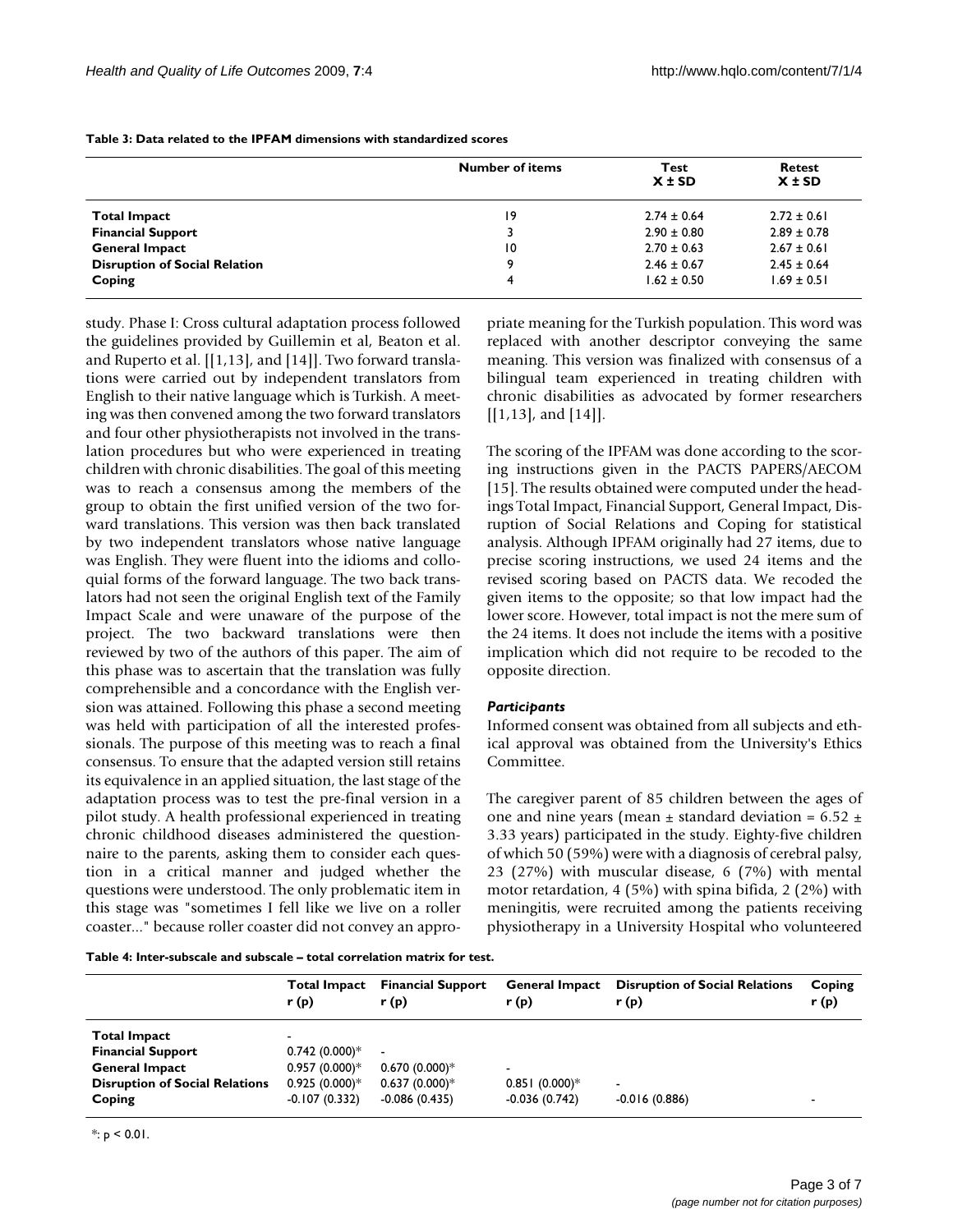<span id="page-3-0"></span>**Table 5: Reliability Analysis Cronbach's Alpha.**

|                                      | <b>Number of items</b> | <b>Alpha Coefficient</b> |
|--------------------------------------|------------------------|--------------------------|
| <b>Total Impact</b>                  | 19                     | 0.902                    |
| <b>Financial Support</b>             |                        | 0.715                    |
| <b>General Impact</b>                | 10                     | 0.796                    |
| <b>Disruption of Social Relation</b> | о                      | 0.825                    |
| Coping                               |                        | 0.439                    |

to take part in the study, so they constituted a sample of convenience. No inclusion criterion was identified except having at least one child with a disability who is one year old or older. The participants were asked to answer the questionnaire for a second time, after an interval of one week. Relevant socio-demographic data were given in Table [1.](#page-1-0)

## *Data analysis*

There were no missing values for the test or retest of the items of IPFAM. However, 20 parents were not able to complete the retest due to unexpected health problems, vacations, and because they lived in other cities and came for treatment on a bimonthly or monthly basis. The completion duration of the test was between 8 to 12 minutes

#### *Reliability*

Cronbach's alpha was used to assess the internal consistency of the IPFAM. Also, subscales to total and inter-subscale, correlations were used to evaluate internal consistency with Pearson correlation analysis. Test-retest values of subgroups and total scores were compared with the Wilcoxon signed rank test (two-tailed). The test-retest reliability was calculated on the answers of 65 parents who were able to complete the questionnaire twice with an interval of one week by using intra-class correlation coefficient (ICC).

## *Validity*

Construct validity was evaluated by hypothesizing how the measure should behave and confirming or disconfirming this hypothesis. Thus, construct validity was investigated through an analysis of the intercorrelations among the items with the benchmark criterion. One of the benchmarks was the physiotherapist's evaluation of disability intensity on a 10 cm visual analogue scale (VAS)

# been treating the child for at least three months. Construct validity was also measured by comparing the IPFAM responses with the results of The Functional Independence Measure for Children (WeeFIM). WeeFIM is an 18 item, 7 level ordinal scale instrument that measures a child's consistent performance in essential daily functional skills such as self-care, sphincter control, transfers, locomotion, communication and social cognition under three main domains which are self-care, mobility and cognition [[16,](#page-6-10)[17\]](#page-6-11). Our choice of using WeeFIM was based on the age span of our children with developmental disabilities and on the assumption that functional independence of a child is directly proportional to the burden of care affecting the family. We chose WeeFIM also because the reliability and validity of the Turkish version has been demonstrated [\[11](#page-6-5)].

anchored with negligible disability to total disability. The physiotherapist who carried out the evaluation of disability had specialized in pediatric rehabilitation and had

All statistical analysis was done with SPSS 10.0 for Windows. A probability value of p < 0.05 was considered to indicate a significant effect.

# **Results**

The means and standard deviations of the five dimensions of IPFAM, the physiotherapists' assessment and WeeFIM are shown in Table [2](#page-1-1). To enable comparisons, we standardized the scores by dividing each subscale score by the number of items used to produce it (Table [3](#page-2-0)).

According to the Wilcoxon signed rank test, there was no difference between test and retest values of the total impact, financial support, general impact, disruption of social relations and coping ( $p < 0.05$ ).

#### <span id="page-3-1"></span>**Table 6: Test – retest reliability.**

|                                      | ICC   | (95% Confidence Interval) |
|--------------------------------------|-------|---------------------------|
| <b>Total Impact</b>                  | 0.953 | $(0.928 - 0.969)$         |
| <b>Financial Support</b>             | 0.843 | $(0.767 - 0.895)$         |
| <b>General Impact</b>                | 0.940 | $(0.909 - 0.961)$         |
| <b>Disruption of Social Relation</b> | 0.871 | $(0.807 - 0.914)$         |
| Coping                               | 0.787 | $(0.690 - 0.856)$         |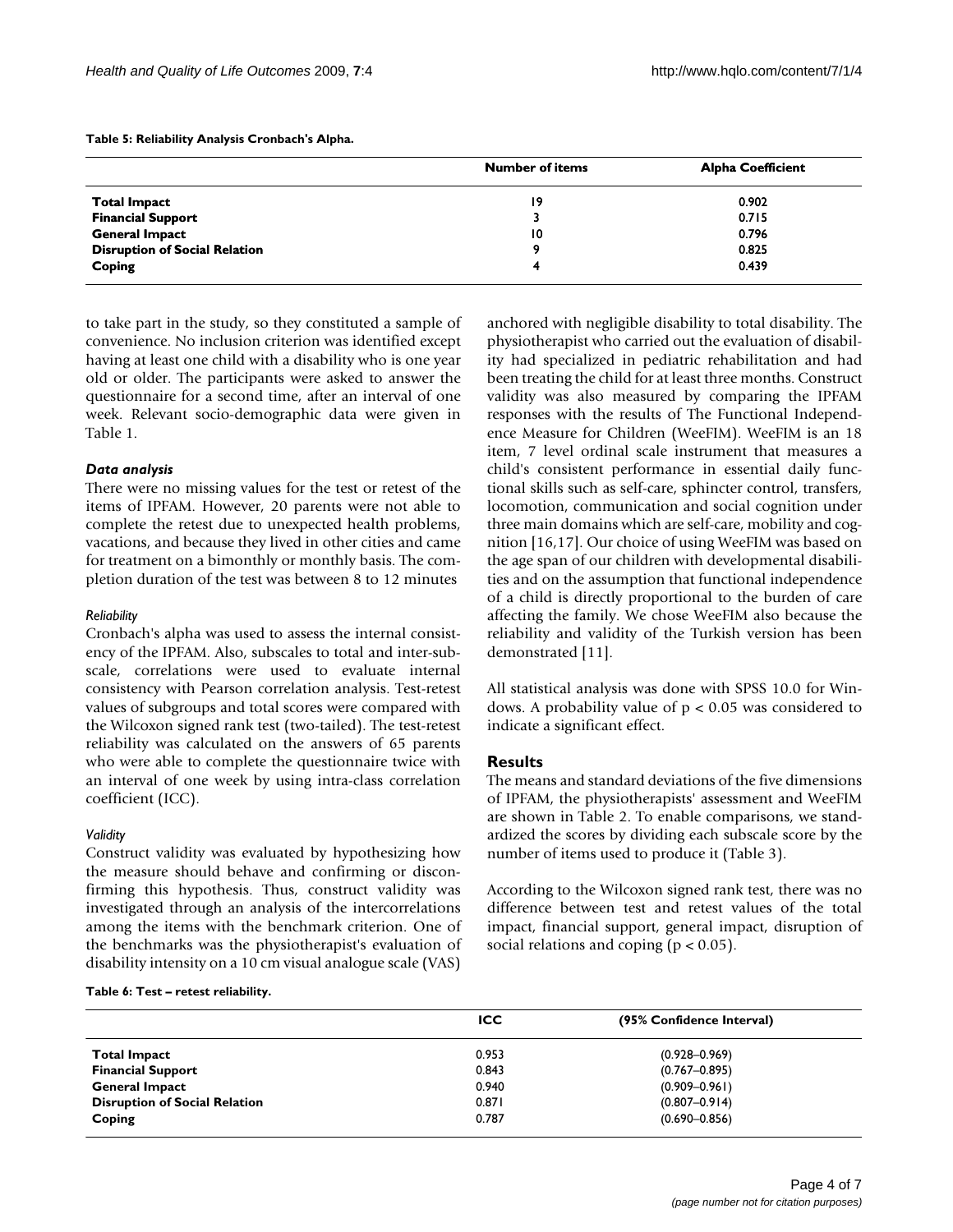<span id="page-4-0"></span>

| Table 7: Construct validity. |  |
|------------------------------|--|
|------------------------------|--|

|                                           | <b>Total Impact</b><br>r(p) |
|-------------------------------------------|-----------------------------|
| <b>Physiotherapist's Assessment (VAS)</b> | 0.519(0.000)                |
| WeeFIM                                    | $-0.532(0.000)$             |

Inter-subscale correlations were found to be between r = -  $0.016$  and  $r = 0.851$ . However coping subscale was not significantly correlated to any other subscales. Thus, not surprisingly when coping was excluded inter-subscale correlations were calculated as between  $r = 0.637$  and  $r =$  $0.851$  (p < 0.05).

The same was also true for subscale to total correlation analysis. The correlations between subscales and total impact score ranged between  $r = -0.107$  and  $r = 0.957$ . There was no correlation between coping and total impact. The average subscale to total impact correlation was 0.875 when coping was excluded (Table [4\)](#page-2-1).

# *Reliability*

For internal consistency reliability analysis, Cronbach's alpha was calculated to be 0,902 for total impact score (Table [5\)](#page-3-0).

Test-retest reliability was found to be ICC = 0.953 for total impact, 0.843 for financial support, 0.940 for general impact, 0.871 for disruption of social relations and 0.787 for coping (Table [6\)](#page-3-1).

# *Validity*

Correlation between the total impact score of IPFAM and WeeFIM, and between the total impact score of IPFAM and physiotherapists' evaluation via VAS were tested for construct validity. The resulting correlation was  $r = -0.532$ (p < 0.001) for WeeFIM and 0.519 (p < 0.001) for VAS (Table [7](#page-4-0)). Correlations between IPFAM and WeeFIM at subscale level showed good construct validity except coping subscale (Table [8](#page-4-1)).

# **Discussion**

Despite the significant social and emotional costs of caring for an ill or disabled child, the majority of studies aim-

<span id="page-4-1"></span>**Table 8: Correlation between IPFAM subscales and WeeFIM subscales.**

ing to measure the impact on families are mainly developed in the English language.

A translation on which a consensus was obtained was our first objective. In our study, the Turkish version did not require any changes except for the concept of 'roller coaster' in place of which a phrase was found conveying the same meaning. Consequently, it was concluded that the questionnaire was easily comprehensible to the Turkish population.

The absence of missing values in the test may be due to the fact that the respondents constituted a sample of convenience from the parents whose children were receiving routine physiotherapy. Consequently they may have felt obliged to answer the whole questionnaire. We believe this may be a weakness of the study, since response rates may not hold true for a general population.

When data related to IPFAM dimensions are observed in Tables [2,](#page-1-1) [3](#page-2-0) and [4](#page-2-1), the average inter-subscale and subscale to total impact correlations were found to be higher when coping was excluded. These results indicate that although it may give valuable information about a family's ability to master the daily burden, IPFAM without coping subscale may in fact provide more precise and realistic information as a whole diagnostic tool for the actual impact. The fact that the item-level mean score related to coping is 1.6 whereas the other subscales have means of 2.4 – 2.7 show that families are coping extremely well in spite of the impact they report about their child's disability on aspects of their lives seems incongruous. This result may be due to the social and cultural characteristics of the Turkish population. However, the inconsistency related to coping is in concurrence with other studies [\[2](#page-5-1)[,8](#page-6-3)]. Also when the values of table [3](#page-2-0) are observed the financial consequences of having a child with a disability seems to have the most impact on family life.

Another objective was to show that the Turkish version was a reliable assessment tool for measuring the impact of having a child with developmental disabilities. Two common forms of reliability are internal consistency and testretest reliability. Internal consistency analysis which refers to the extent to which the measured variance in the score

|                                       | <b>Total WeeFIM</b><br>r(p) | <b>WeeFIM Self-Care</b><br>r(p) | <b>WeeFIM Mobility</b><br>r(p) | <b>WeeFIM Cognition</b><br>R(p) |
|---------------------------------------|-----------------------------|---------------------------------|--------------------------------|---------------------------------|
| <b>Total Impact</b>                   | $-0.532(0.000)*$            | $-0.532(0.000)*$                | $-0.522(0.000)*$               | $-0.447(0.002)*$                |
| <b>Financial Support</b>              | $-0.496(0.000)*$            | $-0.439(0.002)*$                | $-0.451(0.002)*$               | $-0.450(0.002)*$                |
| <b>General Impact</b>                 | $-0.464(0.000)*$            | $-0.516(0.000)*$                | $-0.490(0.001)*$               | $-0.394(0.007)*$                |
| <b>Disruption of Social Relations</b> | $-0.472(0.001)*$            | $-0.446(0.002)*$                | $-0.487(0.001)*$               | $-0.409(0.005)*$                |
| Coping                                | $-0.058(0.695)$             | 0.017(0.911)                    | $-0.094(0.536)$                | 0.036(0.814)                    |

 $*$ : p < 0.05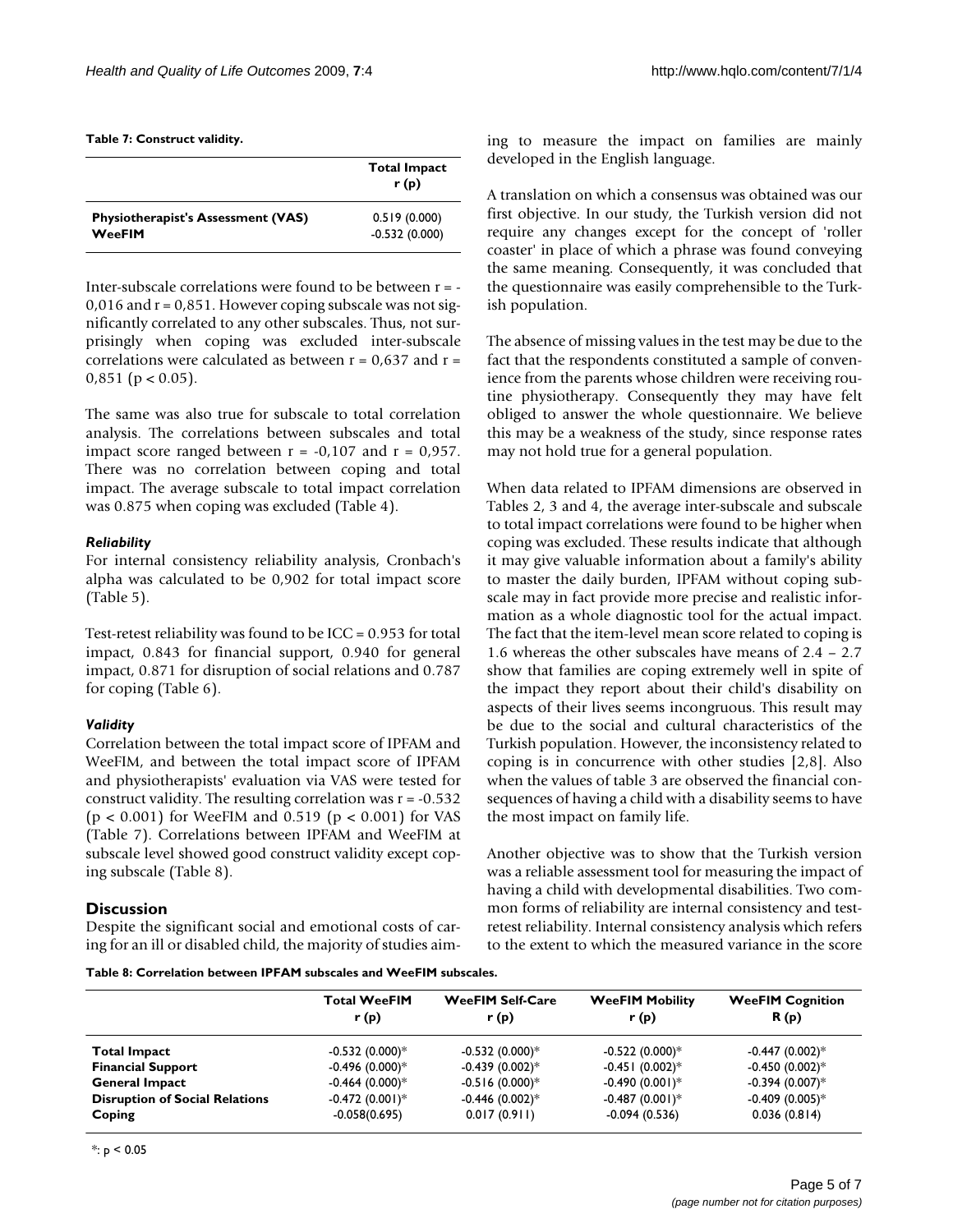reflects the true score rather than random error yielded good reliability [[18\]](#page-6-12). The Cronbach's Alpha values seen in Table [5](#page-3-0) are consistent with and similar to the internal consistency values for the total PACT sample and the Spanish, German and Italian versions of IPFAM [[2](#page-5-1),[15,](#page-6-9)[19](#page-6-13)]. Similar to the results of a report on PARS III, the reliability estimates for the total impact scores are consistently higher then those for the subscale scores [[20\]](#page-6-14). The fact that coping had the lowest internal consistency is also in concurrence with other studies [[2](#page-5-1)[,8\]](#page-6-3).

Tests-retest reliability measures stability over time, by administering the same test to the same subjects at two points in time. In this investigation a time interval of a week was used. A period of one week interval for testretest reliability studies of parent interviews have been used in other studies [[21](#page-6-15),[22\]](#page-6-16). We used intra-class correlation coefficient (ICC) to evaluate test-retest reliability from time one to time two. The results of our study showed excellent to good test and retest reliability [\[23](#page-6-17)].

Family financial status, educational status, age of child, number of family members may all have an effect on the family burden from a child's disability and it will be interesting to study these effects in large samples. However in this preliminary version study, we chose to investigate the effect of severity of disability by means of two indicators.

Construct validity of the IPFAM was obtained by correlating it with the physiotherapist's evaluation of the severity of the child's disability, and demonstrated good validity [[24](#page-6-18)]. This method is in accordance to the methods utilized in previous studies [[6](#page-6-1),[25-](#page-6-19)[27\]](#page-6-20).

Construct validity of IPFAM was also obtained by correlating it with WeeFIM total score. There is no other study which uses WeeFIM as a construct validity criterion for IPFAM, consequently, we cannot compare our results, but it demonstrates good validity [[24\]](#page-6-18). This correlation between the total score of WeeFIM and the total impact score of IPFAM shows that functional independence of a child may be a reliable indicator of the burden of which the family is subjected to. In other terms, as the functional independence of a child decreases, the impact on the family seems to increase which justifies our pre-mentioned assumption. When the subscales of WeeFIM are correlated with the subscales of IPFAM the strongest relations were found between self-care, mobility, total WeeFIM and total impact.

Translation into different languages and subsequent validation of questionnaires are of importance for international understanding of the measurement properties of these scales. Such studies enable them to be used in different cultural settings and to be utilized with confidence in cross-cultural comparative research trials [[1](#page-5-0),[5](#page-6-21),[11](#page-6-5),[12,](#page-6-6)[28](#page-6-22)]. The effectiveness of comprehensive pediatric outreach programs for youngsters with chronic physical disorders have been tested for their contribution in psychological and social outcomes and long term mental health benefits [[29](#page-6-23),[30\]](#page-6-24) We hope that, in the future, the Turkish version of IPFAM may also be used to evaluate the effects and benefits of social programs aiming to progress family adaptation to community living.

# **Conclusion**

The results of this study indicate that the Turkish version of the IPFAM is a reliable and valid instrument designed to assess the impact of pediatric developmental disorders on parents HRQoL and family functioning. The subscale inter correlation matrix, total to subscale correlations, test – retest values and the validity measurements all imply that when the coping subscale is excluded, IPFAM becomes a more concise instrument for measuring family impact. The Turkish version of the IPFAM will be further field tested on families who have children with various chronic health conditions and with larger populations of children.

# **Competing interests**

The authors declare that they have no competing interests.

# **Authors' contributions**

NB designed the study, worked in all stages of data collection and analysis. IES made substantial contributions to conception and design, worked in all stages of data collection and analysis, wrote the first draft. SE made substantial contributions to conception and design, worked in all stages of data collection, performed the statistical analysis. YY worked in analysis and interpretation of data, revised the manuscript for content. FU made substantial contributions to conception and design, was involved in drafting and revising the manuscript. All authors read and approved the final manuscript.

# **Acknowledgements**

The authors wish to thank Bernadette Akyuz and Susan Kaplan for their invaluable help with the translation and Ayse Karaduman for her cooperation in improving the Turkish version.

# **References**

- <span id="page-5-0"></span>1. Ruperto N, Ravelli A, Pistorio A, Malattia C, Cavuto S, Gado-West L, Tortorelli A, Landgraf JM, Singh G, Martini A, Paediatric Rheumatology International Trials Organisation: **[Cross-cultural adaptation](http://www.ncbi.nlm.nih.gov/entrez/query.fcgi?cmd=Retrieve&db=PubMed&dopt=Abstract&list_uids=11510308) and psychometric evaluation of the Childhood Health [Assessment Questionnaire \(CHAQ\) and the Child Health](http://www.ncbi.nlm.nih.gov/entrez/query.fcgi?cmd=Retrieve&db=PubMed&dopt=Abstract&list_uids=11510308) Questionnaire (CHQ) in 32 countries. Review of the general [methodology.](http://www.ncbi.nlm.nih.gov/entrez/query.fcgi?cmd=Retrieve&db=PubMed&dopt=Abstract&list_uids=11510308)** *Clin Exp Rheumatol* 2001, **19(4 Suppl 23):**S1-9.
- <span id="page-5-1"></span>2. Kolk AM, Schipper JL, Hanewald GJ, Casari EF, Fantino AG: **[The](http://www.ncbi.nlm.nih.gov/entrez/query.fcgi?cmd=Retrieve&db=PubMed&dopt=Abstract&list_uids=10880062) [Impact-on-Family Scale: a test of invariance across culture.](http://www.ncbi.nlm.nih.gov/entrez/query.fcgi?cmd=Retrieve&db=PubMed&dopt=Abstract&list_uids=10880062)** *J Pediatr Psychol* 2000, **25:**323-329.
- <span id="page-5-2"></span>3. Stein RE, Riessman CK: **[The development of an impact-on-fam](http://www.ncbi.nlm.nih.gov/entrez/query.fcgi?cmd=Retrieve&db=PubMed&dopt=Abstract&list_uids=7401703)[ily scale: preliminary findings.](http://www.ncbi.nlm.nih.gov/entrez/query.fcgi?cmd=Retrieve&db=PubMed&dopt=Abstract&list_uids=7401703)** *Med Care* 1980, **18:**465-472.